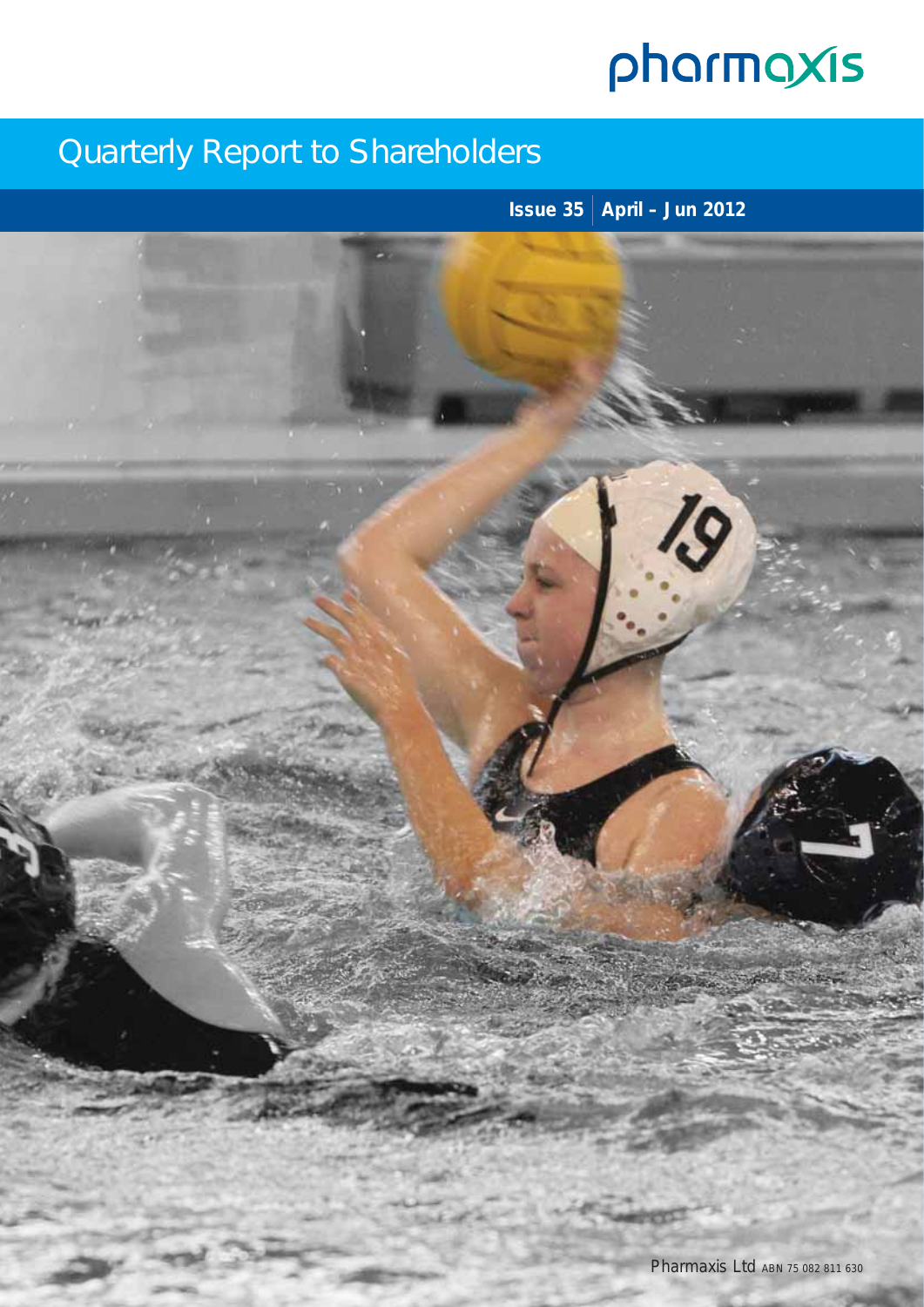# pharmaxis

## Overview of Pharmaxis

#### **The Business**

Pharmaxis is a specialty pharmaceutical company with activities spanning product research & development through to manufacture, sales and marketing. The company's therapeutic interests include lung diseases such as asthma, bronchiectasis and chronic obstructive pulmonary disease (COPD) and the genetic disorder, cystic fibrosis.

Based in Sydney, Pharmaxis manufactures its two lead products for commercial sale, clinical trials and for compassionate use and has offices in Exton, Pennsylvania and Slough in the UK.

## Pharmaxis Product Development at June 2012



#### **Aridol**

Aridol® is a bronchial challenge test and is being sold and marketed in Australia, Europe, South Korea and the United States. Aridol is designed to assist in the detection of hyper-responsive, or twitchy, airways, which is one of the hallmarks of asthma.

#### **Bronchitol**

Bronchitol® has been designed to assist with lung clearance and lung defence for people with cystic fibrosis and

bronchiectasis. The drug is now approved for marketing in Europe and Australia and an NDA has been submitted in the USA. A Phase III clinical trial in bronchiectasis is close to completion.

#### **ASM8**

ASM8 is an antiinflammatory drug delivered to the airways, designed to treat allergic asthma and is for people not responsive to currently approved asthma medications.

#### **PXS64**

PXS64 is an anti-fibrotic drug that inhibits the function of TGF $\beta$  and is extremely effective in preclinical models of fibrosis. The drug is targeting fibrosis of the lungs.

#### **PXS4728**

PXS4728A is an antiinflammatory drug with a variety of clinical opportunities. It is delivered once per day and is scheduled for Phase I clinical trials in early 2013.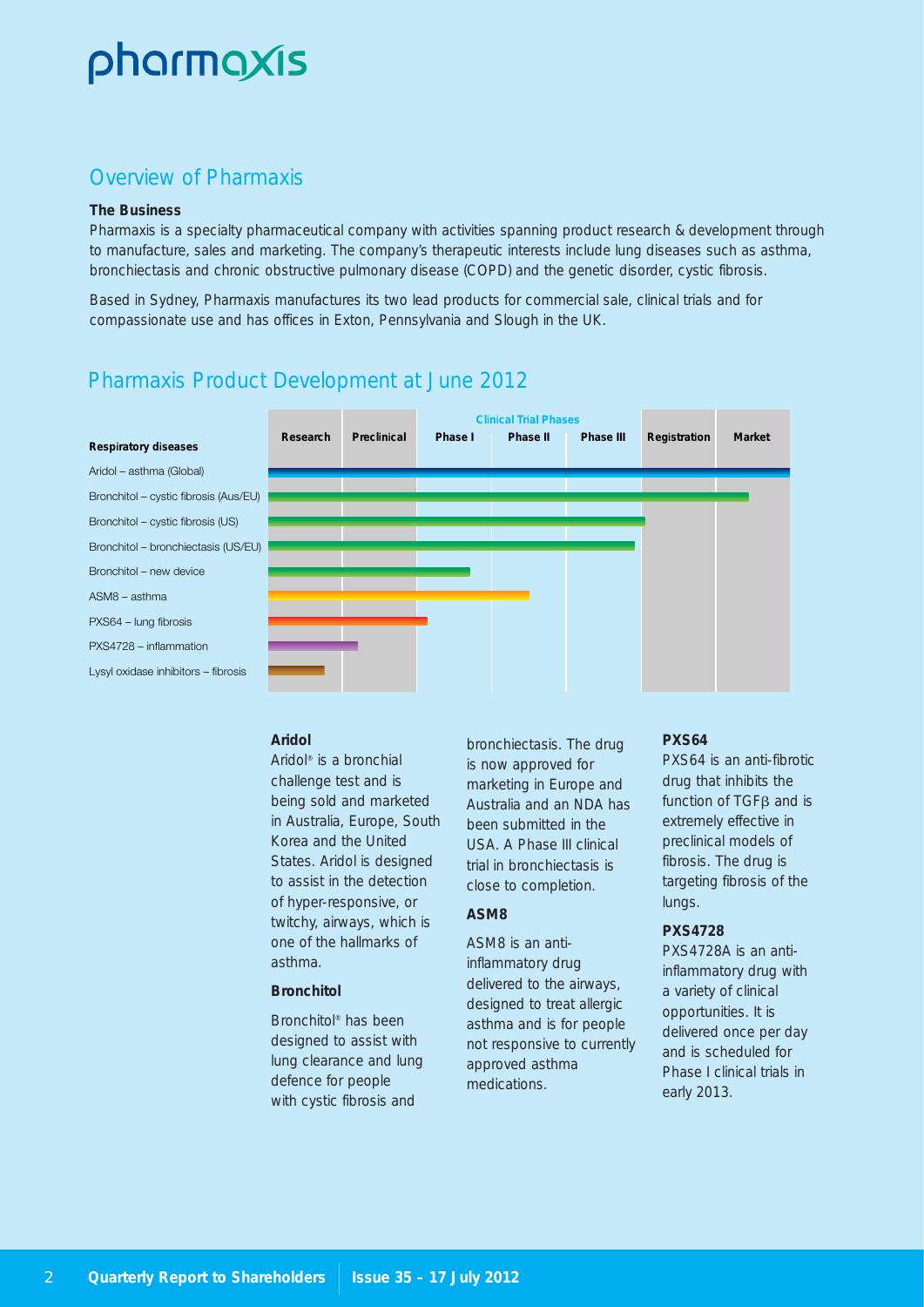

*CEO address to staff*

New Chairman of the Board



*Bronchitol launched in Dublin, Ireland*

PXS4728 enters pre-clinical development

## CEO Report

This report to shareholders covers the three months to end June 2012.

On the 30th April, 2012, Denis Hanley retired from his position as Chairman of the Board of Directors. Denis started working with Pharmaxis when it was a small venture operating from a research lab in the John Curtin School of Medical research in Canberra and left the company as a well capitalised business with operations in three continents and a number of products approved in multiple jurisdictions around the world. During his tenure, Pharmaxis completed a number of important clinical trials and secured marketing approval for our products Aridol and Bronchitol. In respect of Bronchitol, we have developed a product that now fundamentally impacts the way in which people with cystic fibrosis can manage their disease. It is a rare thing to be part of a new drug discovery effort and to see that idea become a fully fledged commercial product. Denis has been at the forefront of the development of Bronchitol and his contribution as Chairman of the Board has been significant. Personally, I am indebted to Denis for his guidance and, while I will miss his formal contribution, I know he will be unable to resist providing me with informal advice.

The company is now on solid ground after the unexpected difficulties we experienced last year and in Malcolm McComas we have a Chairman who is not only familiar with the business but well equipped to help move Pharmaxis into its next phase of growth.

Establishing and growing a new pharmaceutical company takes time and there are few opportunities to accelerate the process. Each new drug has to be carefully selected and carefully tested to make sure it is safe when introduced to patients. The Bronchitol clinical program has seen a rigorous series of tests undertaken to establish that the drug is safe and effective and it is exciting to be introducing it to the world.

Aridol was our first product for people with asthma, Bronchitol is our second product and it has initially been developed for cystic fibrosis. Behind those two we have a number of other products that represent business opportunities and drugs of the future. For example, PXS4728A was formally accepted into development during the quarter and a provisional patent application, specifically nominating PXS4728A was lodged with the U.S. Patent office on 02 May 2012. This drug is designed to be given as an oral tablet once a day and has potential applications in fibrosis, cancer, eye disease, and complications associated with diabetes. PXS4728A is scheduled for human trials early next year.

Pharmaxis is now an operating business dealing with the manufacture of new drugs and their supply to multiple countries of the world. We are committed to building revenue from the investment in innovation undertaken over the last few years. For now, Bronchitol is a critical part of that endeavour and we look forward to reporting its progress over the coming quarters.

Ala D. Roberton

Alan D Robertson, Chief Executive Officer

#### Forthcoming Events

- The FDA acceptance of Bronchitol U.S. marketing application
- The commercial introduction of Bronchitol in Australia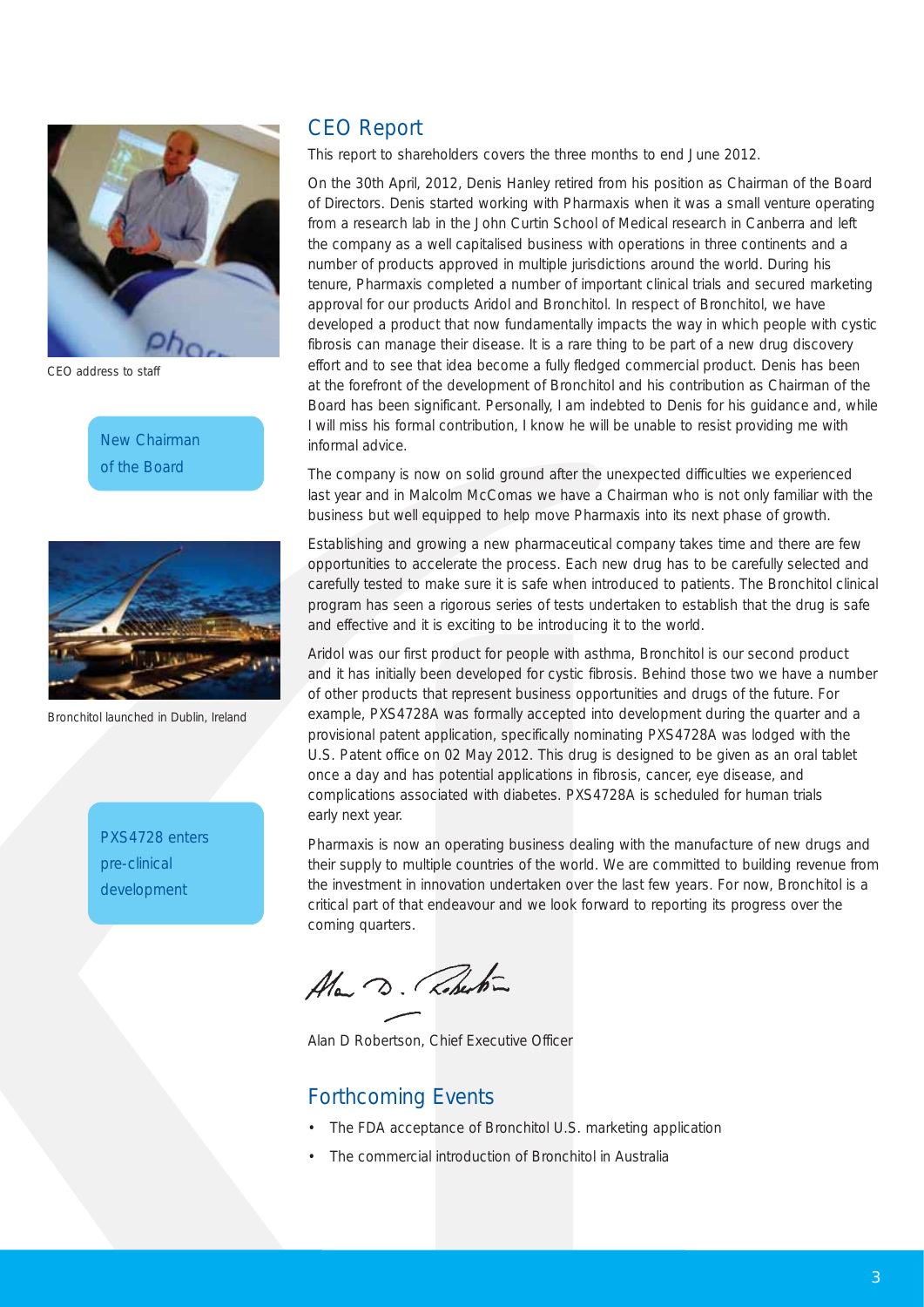

*Bronchitol stand at ECFS, Dublin, Ireland*

Bronchitol introduced to European CF community



*Bronchitol symposium at ECFS, Ireland*



*Bronchitol* 

Australian reimbursement date finalised

## Bronchitol for Cystic Fibrosis in Europe

On the 20th April, 2012, Pharmaxis was notified by the European Medicines Agency that Bronchitol was approved for marketing throughout the 27 countries of the European Union. Bronchitol is indicated for the treatment of cystic fibrosis in people aged 18 years and over.

On the 6-9th June, 2012 in Dublin, Ireland, the European Cystic Fibrosis Society (ECFS) held its annual meeting to discuss new advances in cystic fibrosis and to present latest research findings. It was during this meeting that Pharmaxis formally launched Bronchitol in front of 600 delegates at a special symposium.

Attendees were addressed by four key opinion leading physicians from the UK, Germany and Belgium. Of most interest was identifying for which patients Bronchitol would be most suitable and this issue was covered in an engaging and educational manner by Dr Ian Ketchell from the All Wales Adult Cystic Fibrosis Centre, University Hospital, Cardiff, Wales.

Following the meeting in Dublin, Bronchitol was introduced in Germany, Austria and the UK and will shortly be introduced in Denmark. Germany represents the largest single market in Europe and just under half the German CF centres have been visited by Pharmaxis representatives since launch and, of those, over half have been trained on how to correctly administer Bronchitol. The Bronchitol initiation training is going well and we are experiencing a high level of interest. Bronchitol has been ordered by more than 60 pharmacies in Germany and we are already seeing repeat orders from some. The first orders from Austria have also been received.

For the UK and Ireland, well over half the adult CF centres have been visited and half of those have been trained on how to administer Bronchitol. The review by the National Institute of Health and Clinical Excellence (NICE) remains an outstanding issue that is not expected to conclude until the fourth quarter of the year. Despite this, a number of hospitals are considering including Bronchitol and, in addition, independent funding sources are being followed. NICE provides health economic advice to clinicians and patients and a response has been submitted to its initial technology appraisal. It is expected that an additional meeting will be held by NICE in the UK during the third quarter of the year and the matter will be finalised during the fourth quarter. NICE exists to ensure that people across England and Wales have equal access to new and existing medicines that are deemed clinically and cost effective.

France represents one of the larger markets in Europe and an application for reimbursement has been submitted. This is expected to conclude during the fourth quarter.

The awareness of Bronchitol is high amongst patients and clinicians and the consistent feedback indicates a clear clinical requirement for Bronchitol.

## Bronchitol for cystic fibrosis in Australia

On the 25 June, 2012, the Australian government announced that Bronchitol was to be listed on the Pharmaceutical Benefits Scheme. This was welcome news for Pharmaxis and the thousands of people dealing with cystic fibrosis in Australia. David Jack, the CEO of Cystic Fibrosis Australia also welcomed the news and pointed out that there remains an unmet clinical need for people with cystic fibrosis.

The company has since been advised by the Department of Health and Ageing that Bronchitol will be made available as a pharmaceutical benefit through the Highly Specialised Drugs Program and that reimbursement will take effect from the 1st of August 2012. It has been given a 'Streamlined Authority' code that will make access to the drug less burdensome for the prescribing physician.

Bronchitol is approved for marketing in Australia for people with cystic fibrosis aged 6 and over.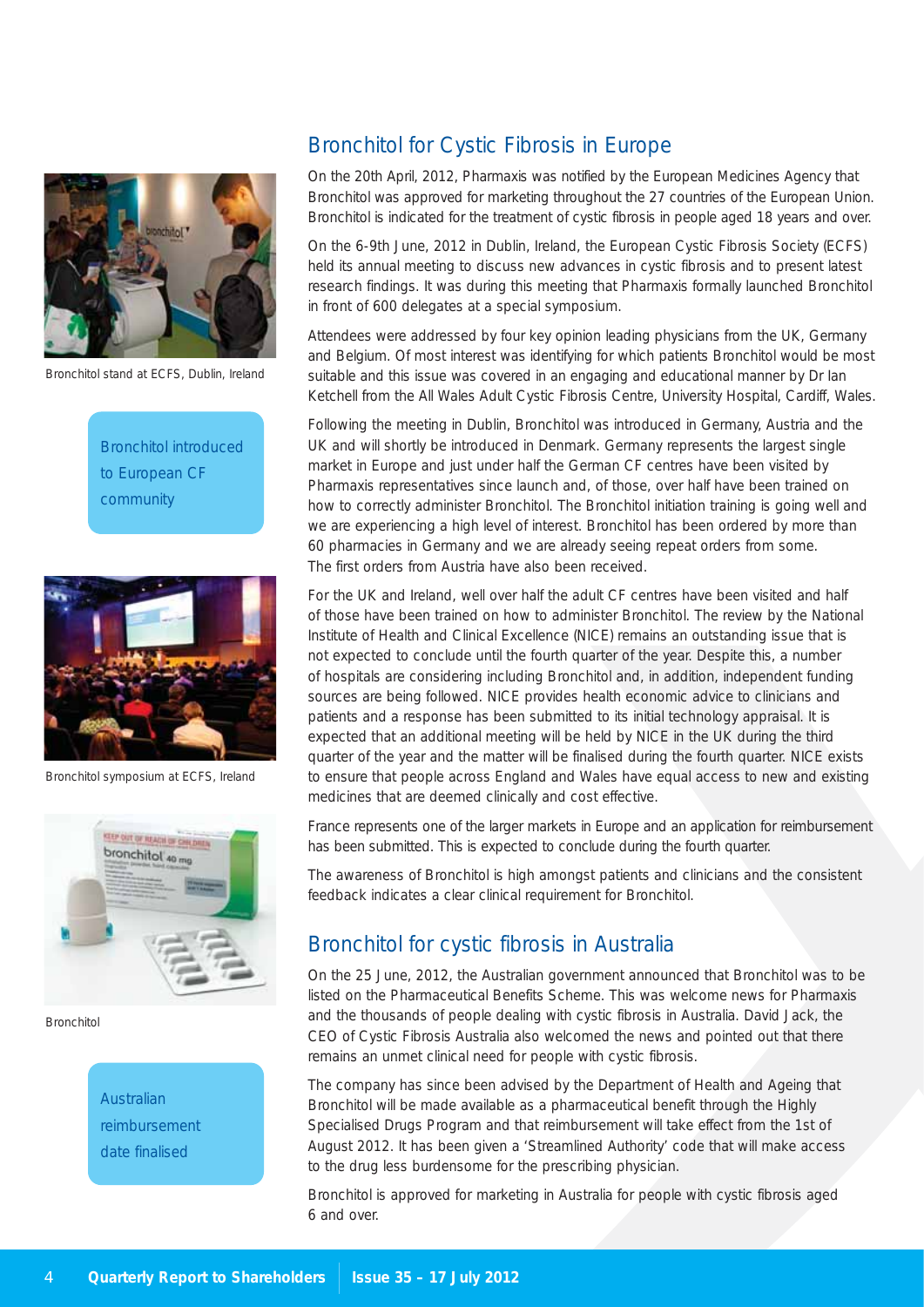Bronchitol NDA submitted

**Bronchiectasis** Phase 3 trial nears completion

**Bronchiectasis** Phase 3 trial on track

#### Bronchitol for cystic fibrosis in the United States

On the 21st May, 2012, Pharmaxis submitted to the FDA a New Drug Application (NDA) requesting approval to market Bronchitol in the United States for the management of cystic fibrosis in patients 6 years and older to improve pulmonary function. This represents a major milestone for the company as the largest market for Bronchitol by value is in the United States.

The submission was supported by two Pivotal Phase III trials of 12 months duration in 600 patients involving 90 hospitals in 10 countries. In addition to the Phase III trials there were a number of Phase II trials supporting the submission including detailed pharmacokinetic trials in children and adults.

An NDA is an extensive submission that documents the work done in manufacturing Bronchitol, in assessing it's pre-clinical safety and the outcome of the clinical trial program. Cystic fibrosis is a disease affecting a relatively small number of patients and Bronchitol has been granted orphan drug status for cystic fibrosis by the FDA. The advantage of orphan drug status is a period of market exclusivity, a waiver of the filing fees for the NDA and assistance with the clinical development program.

The NDA review is expected to take 10 months and it is highly likely that the FDA will convene an expert advisory panel to discuss the application before it makes a final determination. Accordingly, we expect the NDA to have a standard review period, and to therefore conclude sometime around March 2013.

## Bronchitol for bronchiectasis

The development of Bronchitol for the treatment of bronchiectasis has presented a number of challenges, in spite of the fact that it has made a dramatic and immediate improvement on their lives of some people. The complexities involved in developing new drugs for bronchiectasis are consistent with the fact that no new drugs have been specifically developed for this indication. Designing a clinical trial that will provide the endpoints necessary to garner approval around the world has involved extensive discussion with the regulatory authorities in Europe and the USA.

On the 13th December, 2011 the recruitment target was reached for the pivotal Phase III trial with Bronchitol in bronchiectasis. The trial has involved 485 subjects in close to 100 hospitals all around the world. Subjects who enter the trial are treated for 12 months and the principle objective is to show that Bronchitol can reduce infectious episodes for people with bronchiectasis. There are a number of additional outcomes that will be measured including lung function and sputum production. The last patient should finish the trial in early 2013 and the data will be available shortly thereafter.

Bronchiectasis affects as many as 600,000 people in the established pharmaceutical markets and many more in the emerging markets and for some people it is an extremely debilitating condition involving breathlessness, constant coughing and poor quality of life. Pharmaxis expects that Bronchitol will make a clear and demonstrable difference to the lives of people affected by this condition.

We look forward to completing this trial and to the opportunity to make Bronchitol available to patients living with this difficult condition.

## Additional data for Bronchitol for cystic fibrosis

On the 8th June, 2012, Pharmaxis released additional data concerning the reduction in risk of having an infectious episode (exacerbation) following treatment with Bronchitol. For adults with cystic fibrosis that showed a response to Bronchitol compared to those who had no improvement as measured by lung function, the risk of experiencing a life threatening exacerbation is reduced by 60%.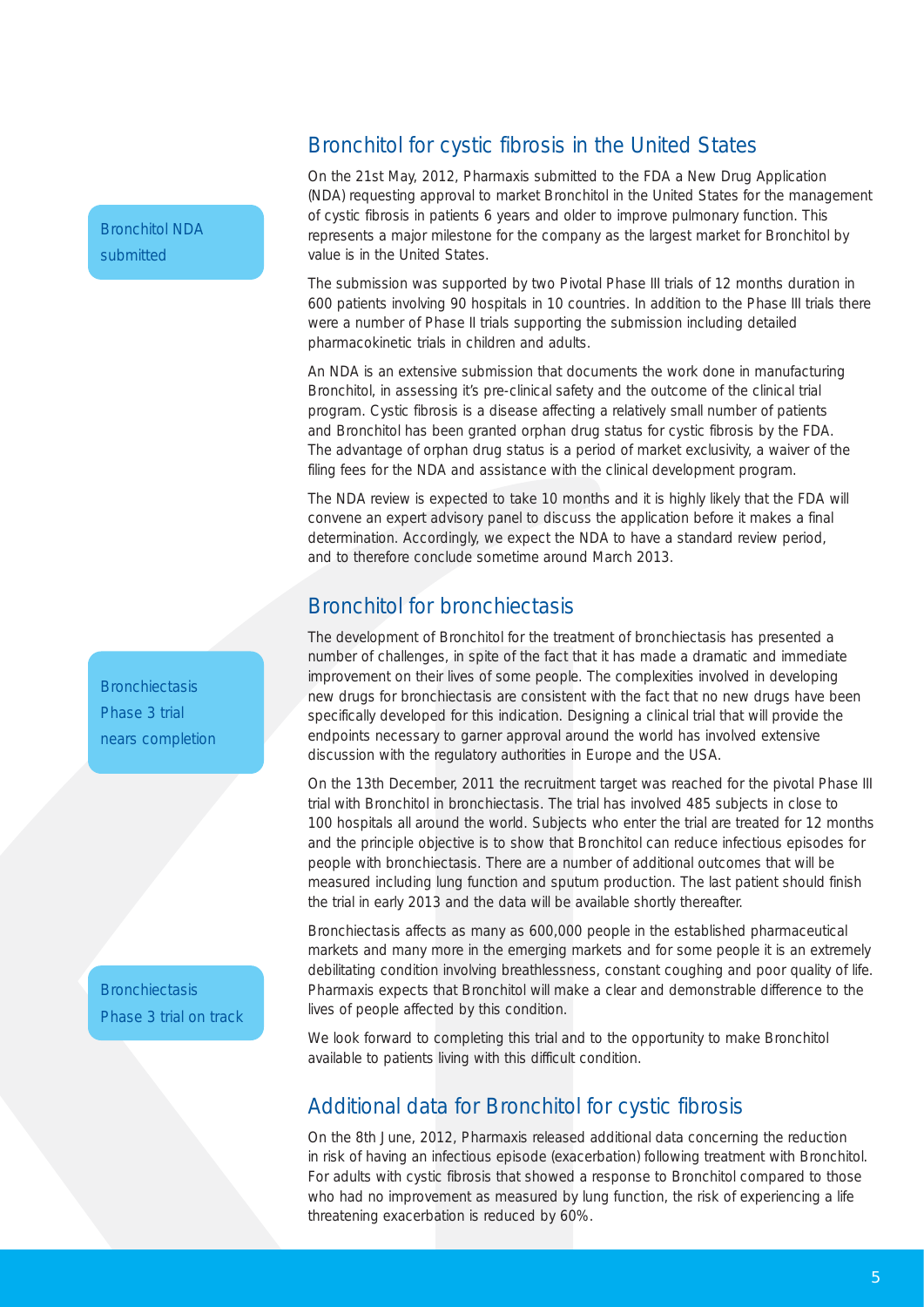ASM8 study results released

ASM8 reduces sensitivity to allergy triggers

Additional studies being planned

Potential new drug with broad utility

#### ASM8 for asthma

On the 17th April, 2012, Pharmaxis released the results of an exploratory Phase II trial with ASM8 – a drug to treat severe asthma that is uncontrolled by existing medications. A situation that affects as many as 10% of people with asthma or around 5 million patients globally.

The study was designed as a three way crossover trial that meant that each subject was treated with two different doses of drug, or a placebo, in a randomised fashion. There is good reason to structure the trial this way and the great advantage is that every subject acts as their own control, and that enables the research clinicians to tease apart more information from a smaller number of subjects. Patients with severe allergic asthma were admitted into the study and the baseline response to their allergy trigger was measured. After being treated for 14 days, their response to the allergy trigger was measured and compared to the response at the start of the trial. As expected, ASM8, at both doses tested, produced a profound blunting of the response, to the extent that trial participants were effectively no longer responding to their allergy trigger. This was the outcome that had been predicted at the outset of the trial. What had not been predicted was that when participants were given placebo, they would also experience a blunting of their response to the allergy trigger. When the trial data was analysed closely it became apparent that this response to the placebo only occurred when participants were given the placebo after they had been given ASM8. In other words, it appears that ASM8 has led to a desensitisation of the patients response to their allergy trigger. This was an unexpected and positive surprise from the trial and indicates that ASM8 may have wider application in treating asthma than first contemplated.

From this trial, it can be concluded that a 4 mg dose is as effective as an 8 mg dose and this has important implications for safety and for the cost of goods. It can also be concluded that both doses are safe and suitable for further studies. The consequences of carry over effects need to be considered in subsequent trials.

The next trial with ASM8 is under development but is likely to consist of patients with severe, non-responsive allergic asthma and they will be treated for 14 days or longer and the design may consist of two doses and a placebo dose run in a parallel fashion. The main endpoints in a trial of this nature will be lung function.

## PXS 64

PXS64 shows promise as a unique small molecule that is well suited for treating and, perhaps, reversing idiopathic pulmonary fibrosis (IPF) – a condition of the lung that leads to the early death of the patient. IPF affects as many as 500,000 people in the major pharmaceutical markets of the world and, so far, only one drug has been approved for marketing in certain countries. Preclinical safety evaluation of PXS64 is in progress.

## PXS 4728

PXS4728A is designed to be delivered as an oral tablet given once a day. PXS4728A has been shown in preclinical studies to have potential applications in inflammatory lung diseases such as asthma and COPD, inflammatory eye disease such as macular degeneration, fibrosis – particularly of the liver following cirrhosis and complications associated with diabetes. In addition, studies are in progress to determine its potential in treating certain forms of cancer. PXS4728A has entered formal preclinical safety testing with a view to commencing a Phase I trial in healthy volunteers next year.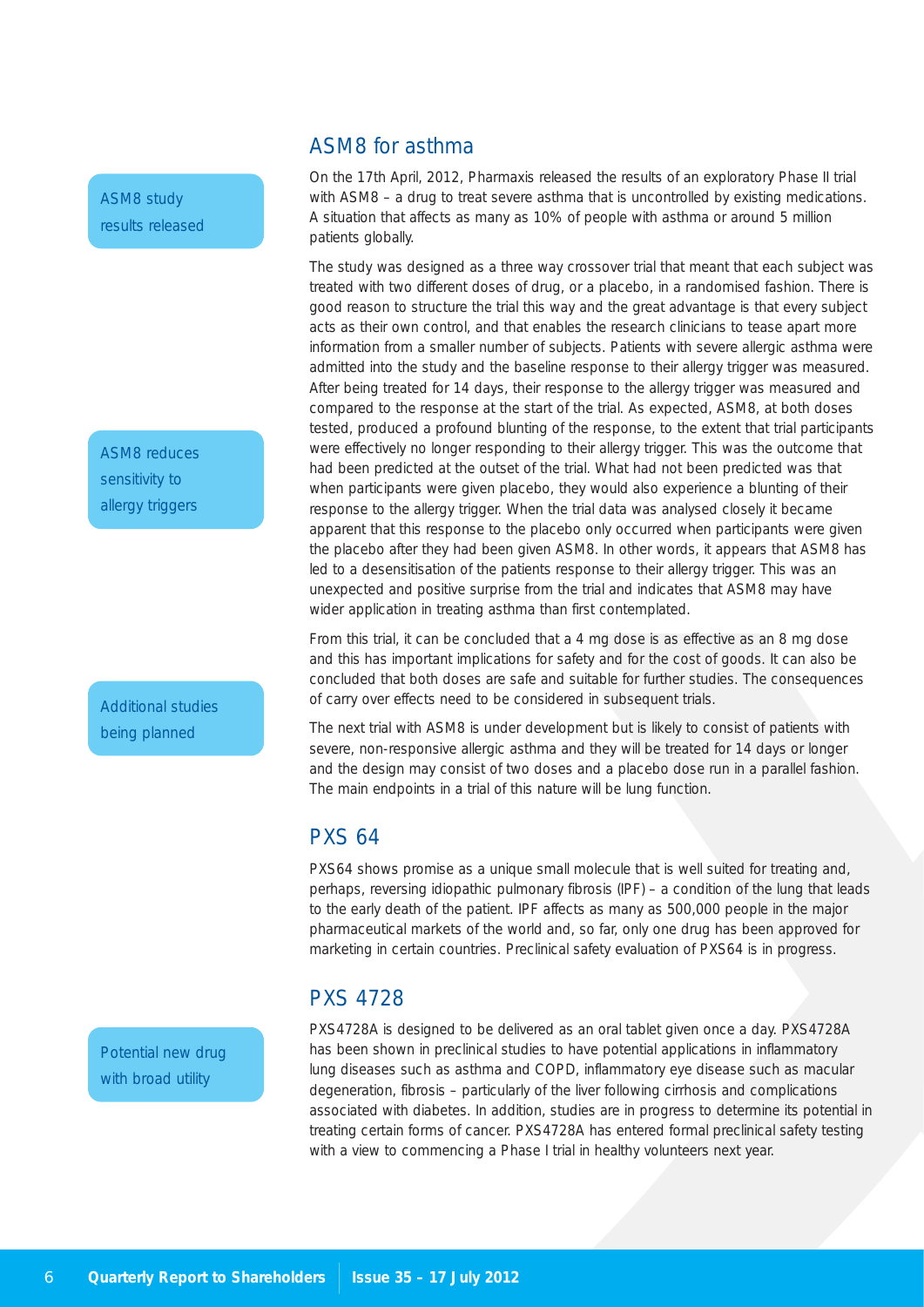Aridol sales continue to show positive double digit growth



## Lysyl Oxidase inhibitors

A program of work aimed at discovering lysyl oxidase inhibitors with therapeutic potential has been running for some time and has now delivered a family of selective inhibitors that are being prepared for preclinical evaluation. These inhibitors, such as PXS4820, are expected to have broad applicability in fibrotic diseases such as idiopathic pulmonary fibrosis and also in treating cancer.

## Aridol

Aridol is a test for twitchy or hyper-responsive lungs that is now sold and marketed throughout Europe, Australia, parts of Asia and the USA. The commercial investment in this product is contained as most effort is going into education, training and awareness.

Aridol is now one of the standard tests to help with asthma management in the respiratory labs and this aspect is the current focus of the commercial team. However, there is an increasing awareness of its potential to assist with determining appropriate inhaled steroid use. While there have been some conflicting studies in this area, in the March issue of the Primary Care Respiratory Journal, an editorial entitled: 'Asthma monitoring in primary care: time to gather more robust evidence' helps point the way of the future (Prim Care Respir J. 2012 Mar;21(1):4-5).

In comparison to the previous quarter, and taking all countries together, sales of Aridol improved by 25%, with a solid contribution coming from Korea. Institutional clinics in the U.S. are now fully reimbursed for Aridol. It is anticipated that Aridol will be included in a number of professional guidelines to be published in the next 6-8 months. Reorders have reached 60 percent of total sales in the U.S. and a new webinar program is allowing access to more customers. The U.S. army has now drafted an Aridol protocol which is expected to be published by the end of the year and this should support the efforts in the military channel.

## Financial Overview of the Quarter

Pharmaxis finished the quarter with \$82 million in cash.

For the June 2012 quarter, sales of \$373,000 compared to \$233,000 in 2011 and \$298,000 in the March 2012 quarter. Bronchitol was launched in Europe during June and sales for the remaining weeks of the quarter were \$16,000.

Research and development expenses of \$7.4 million for the June 2012 quarter compares to \$9.1 million in the June 2011 quarter and \$6.5 million in the March 2012 quarter. Clinical trials and manufacturing development account for 29% and 32% respectively of expenditure in the current quarter. The decreased expenditure in the current quarter primarily reflects reduced clinical trial expenditure.

Commercial expenses of \$3.7 million compares to \$2.8 million in the June 2011 and \$3.0 million in the March 2012 quarters. The increase reflects the launch of Bronchitol in Europe and pricing reimbursement applications in various countries.

Administration expenditure of \$1.4 million compares to \$1.2 million in the June 2011 quarter and \$1.4 million in the March 2012 quarter.

Operating activities used cash of \$10.0 million compared to \$10.0 million in June 2011 and \$9.1 million in the March 2012 quarter. Investing activities used cash of \$85,000 compared to \$1.7 million in June 2011 and \$130,000 in the March 2012 quarter. Investing activities in the June 2011 quarter included the a payment of \$1.5 million for the purchase of a suite of early stage inhalation device intellectual property.

Research and development dominate expenses